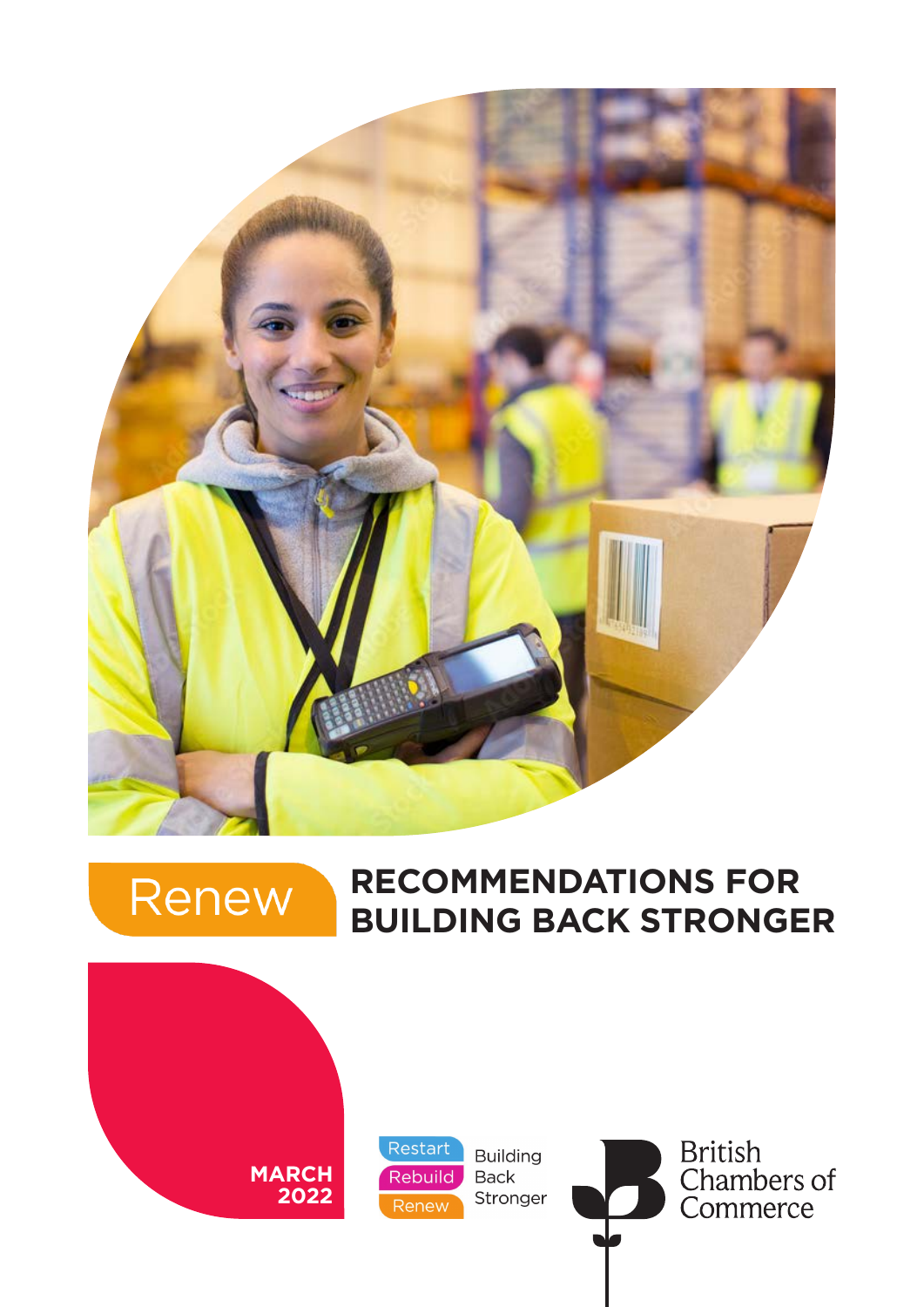## **About the British Chambers of Commerce**

The British Chambers of Commerce represents and campaigns for business.

Our roots are local, but our reach is global.

We're owned by, and work for, a network of Chambers of Commerce that champion and support our members all across the UK and in countries and markets around the world.

> BOOSTING BUSINESS INVESTMENT TO LIFT PRODUCTIVITY AND GROWTH

Our unique perspective gives us unparalleled insight into British and global business communities – every sector, every size, everywhere.

They trust us to be their advocates, and we're passionate about helping them trade and grow.

Working together with Chambers, we drive change from the ground up – and our bottom line is helping companies, places and people achieve their potential.

## **CONTENTS**

**INTRODUCTION** 

## **SECTION 1**

EASE THE 'COST OF DOING BUSINESS' CRISIS 6

### **SECTION 2**

A CONTINGENCY FRAMEWORK FOR LONG-TERM MANAGEMENT OF THE PANDEMIC 8

### **SECTION 3**

### **SECTION 4**

ADDRESS THE CHRONIC SKILLS SHORTAGES FAC



|                      | 4  |
|----------------------|----|
|                      |    |
|                      | 6  |
|                      |    |
|                      |    |
|                      | 8  |
|                      |    |
|                      |    |
|                      | 9  |
|                      |    |
| <b>CING BUSINESS</b> | 12 |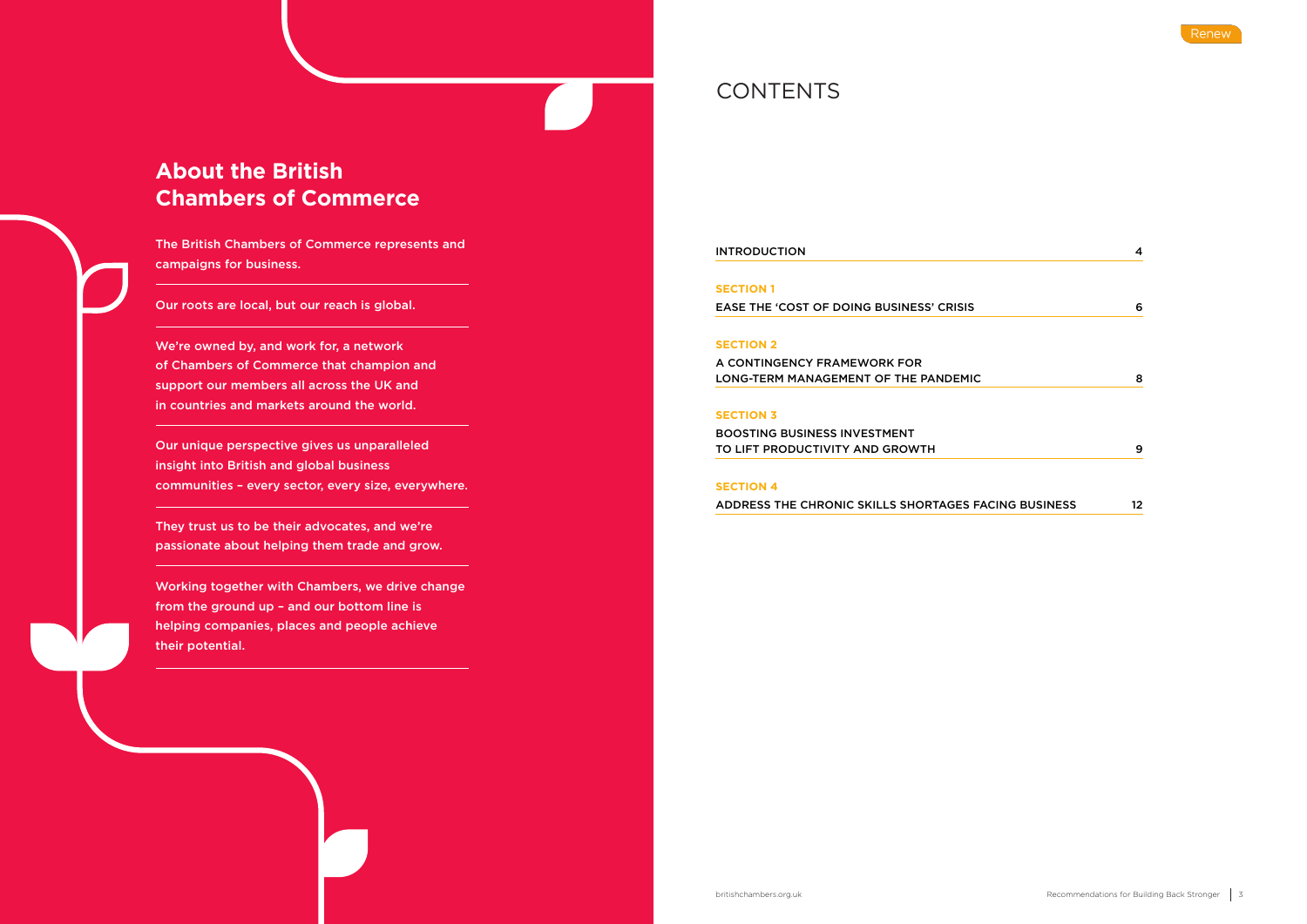**The welcome revival in economic output in 2021 confirms that the UK economy, and the business communities that drive it, are showing their propensity to bounce back from a crisis – a true testament to the flexibility and innovation shown by businesses. With UK output now currently 0.8% above pre-pandemic levels, there is room for optimism.**

However, despite the easing of Covid-19 restrictions, we have seen economic conditions become even more challenging over recent months. The situation in Ukraine will be deepen worries for businesses in the region as well as here in the UK. The BCC will continue to work closely with the UK government to ensure that businesses have all the advice, information and support they need to make decisions, adapt to these circumstances and navigate the challenging times ahead.

Chamber business communities across the UK also continue to report mounting concern over the 'cost of doing business' crisis. If not addressed, the surging cost pressures will continue to lead to higher inflation and fuel the cost of living crisis currently being faced by people across the country. The cumulative effect of increasing raw material costs, soaring energy bills, rising interest rates and an impending National Insurance hike weigh down on firms' ability to invest, recruit and grow their business, particularly during this time of heightened uncertainty.

After almost two years of restrictions, huge swathes of business communities are struggling just to keep their heads above water as the cost of doing business crisis continues to eat away at their cashflow. BCC's Quarterly Economic Survey found that almost 1 in 4 firms (23%) reported a decrease in their cashflow in the final quarter of 2021.

Recovery from the pandemic and rising costs are not the only challenges that the UK economy faces. Chronic skills shortages and anaemic investment levels have long been a significant drag anchor on the economic potential and prosperity of regions and nations across the UK and must be viewed as a significant failure of policymaking. Addressing these critical areas are vital to both 'levelling up' communities around the UK and the transition to net zero.

To truly renew our economy, we must take the opportunity to not only recover from the damage caused by the pandemic and the brutal costs of doing business, but also do things differently and grasp the opportunities to lift our growth trajectory over the long term.

## **INTRODUCTION FROM SHEVAUN HAVILAND** A PRO-GROWTH RENEWAL OF THE UK ECONOMY



**SHEVAUN HAVILAND** DIRECTOR GENERAL, BRITISH CHAMBERS OF COMMERCE

Ultimately it is businesses that generate prosperity, create jobs and support communities. The focus should be on creating the best possible environment for them to grow and thrive. Through their success they can sustainably deliver the tax revenue needed to support our public services and the wider economy.

Throughout the pandemic, businesses have proved time and again their resilience and adaptability, but they need support and the right conditions to achieve their full potential. Renew follows on from our 2020 Restart and 2021 Rebuild documents which set out frameworks for a phased reopening of the economy and building greater resilience for firms and households. We are pleased the government enacted a number of our proposals, including blunting the impact of the broken business rates system, additional investment in skills and infrastructure, and better access to finance. However, with the UK economy facing significant challenges this year, more action is urgently needed.

We have purposely focused on targeted measures in this report which build on Restart and Rebuild. If delivered, they would help create the best possible environment to harness the innovation and optimism of businesses to grow, prosper and power the wider recovery.

The Accredited Chamber Network will do all it can to help businesses, consumers, and the wider economy through this challenging period. I urge the UK government and governments across the devolved nations to adopt the 'pro-growth' spirit needed to deliver greater economic activity, productivity and prosperity across the UK. It is vital that decision makers across the nations take the active steps this year set out in this report, to create the conditions needed for firms to be able to rebuild, renew and power the recovery.



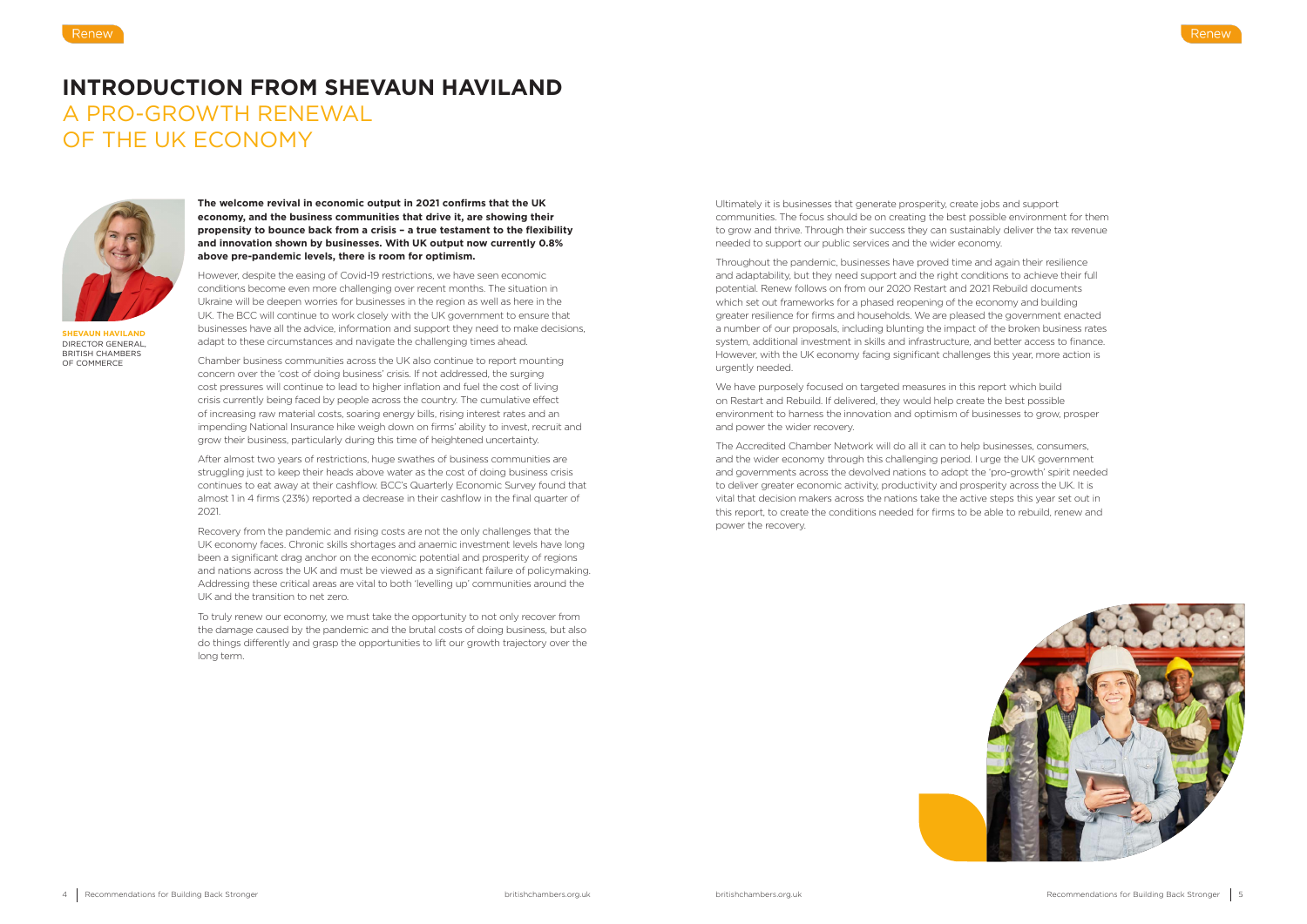## **SECTION 1** EASE THE 'COST OF DOING BUSINESS' CRISIS





**There remains a lot of disappointment at the lack of action on the historically high costs faced by businesses, which weigh heavily no matter the company performance or ability to pay. In addition to sky-high raw material costs, rising employment costs and soaring energy bills, firms are now faced with a significant rise in National Insurance.**

The effect of the cost of doing business crisis will cause many firms to raise prices further and will weaken their ability to invest, recruit and grow their business, particularly during this time of heightened uncertainty. A recent BCC survey found that 73% of firms say they are raising prices in response to rising costs and almost 1 in 5 firms (18%) said that they would scale down investment in responses in higher cost pressures. The upward pressure of energy and commodity prices from Russia's invasion of Ukraine is likely to add to the cost pressures on businesses and consumers.

**Against this backdrop, the BCC proposes a Five Step Plan to address the cost of doing business crisis:** 

- **Delay the impending National Insurance rise** by one year to give firms muchneeded financial headroom to weather this unprecedented surge in costs and power the recovery.
- **Temporary energy price cap for small businesses** to protect smaller firms from some of the price increases they would otherwise face, offering the same protection as households.
- **Additional financial support,** through the expansion of the energy bills rebate scheme for households to also include small firms and energy intensive businesses, a new support fund, administered by Ofgem to support the smallest firms with their soaring energy bills and a sixmonth extension to the Recovery Loan Scheme, leaving it in place until the end of 2022.
- $1\quad -2\quad -3\quad -4\quad -5$ A commitment from the government's **Supply Chain Advisory Group and Industry Taskforce** to continue to work with industry to urgently deliver practical solutions to ease the supply and labour shortages that continue to drive the upward pressure on prices.

**A moratorium, for the life of this parliament, on all policy measures that increase business costs,** including no new business taxes or added regulatory burdens, but excluding only evidencebased changes to the National Living Wage.

Our Five Point Plan gives firms a chance to stabilise without having to seriously increase their prices, cut jobs or cut the investment that is so vital to sustaining our economic recovery from Covid-19. If not addressed, the surging cost pressures produced by the cost of doing business crisis will continue to lead to increased prices and fuel the cost of living crisis currently being faced by people across the country.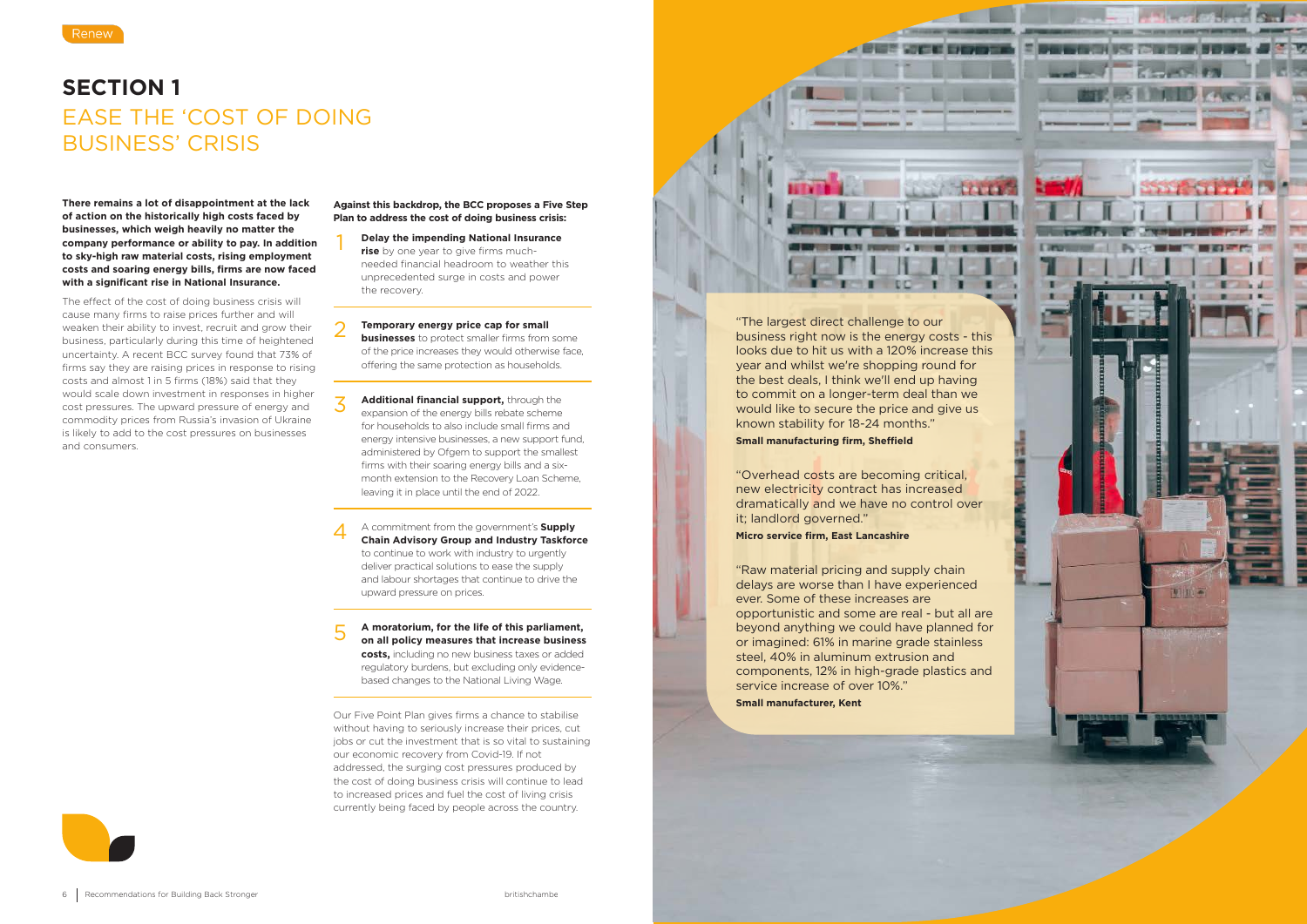## **SECTION 2** A CONTINGENCY FRAMEWORK FOR LONG-TERM MANAGEMENT OF THE PANDEMIC

**Businesses welcomed the government's ambition to move us closer to pre-pandemic trading conditions as part of the 'Living with Covid-19' strategy. However, they need to understand how government will respond to further variants of concern – or indeed a future pandemic – and what support would be put in place if new guidance or mandatory restrictions are introduced that have a negative impact on the economy. Firms will only truly be able to 'Live with Covid-19' when they are confident that a plan is in place for future outbreaks.** 

Therefore, a contingency framework should be published, setting out a provisional plan for staged interventions in response to the nature of the challenge, as government has done in its various plans through the pandemic. This should be developed by drawing on the lessons of the past two years and should clearly set out what support measures would be put in place for businesses impacted at each stage.

As part of this framework, it should state what support would be available to firms if their operations are restricted, either directly or indirectly, by government measures and guidance. There is precedent for this detail being shared, as the government showed in its Spring 2021 roadmap.

This framework should include a series of strong policy options to support businesses and the wider economy, that could be set out if restrictions are required once more. The BCC's own research found that over half (54%) of firms thought that the business support provided by the UK government in response to Plan B measures was not sufficient. Therefore, this framework should include:

- **• Revert the VAT for hospitality and tourism back to its emergency rate of 5%.**
- **• Reinstate 100% business rates relief for retail,** to give businesses the financial headroom to weather the financial impact of restrictions.
- **• Make additional grant funding available which can then be administered locally and distributed on a need's basis.** This additional support should be provided irrespective of whether the business is the direct business rate payer.
- **• Further support for businesses who have used government loan and tax deferral schemes.**  HMRC with preferential creditor status in insolvencies should also outline what steps it will take in supporting businesses at risk of failure.

We all hope that restrictions and therefore the contingency framework will never be needed. However, by being clearer about business support upfront, firms will have more confidence to invest, knowing that government will support them should they be negatively affected by circumstances beyond their control.

## **SECTION 3** BOOSTING BUSINESS INVESTMENT TO LIFT PRODUCTIVITY AND GROWTH

investment during this period of heightened economic and political uncertainty, to increase business investment to levels required to deliver meaningful and sustained increases in productivity. The BCC now forecasts that business investment will remain 6% lower than its pre-pandemic level by the end of 2024. In contrast, consumer spending is projected to be 2.4% higher than its pre-pandemic level over the same period.

**Although UK economic output is now just 0.4% above pre-pandemic levels following record growth in 2021, business investment remains 10.4% below pre-pandemic levels, following a contraction of 0.7% last year.**  More needs to be done to incentivise business An economic recovery without business investment is one built on shaky foundations, as weak investment damages productivity and limits our growth prospects. Turbocharging business investment is also crucial to 'levelling-up' communities across the UK and to the transition to net zero.

The damage done to firms' finances by the pandemic, rising input costs, a more onerous tax regime and concerns over the potential for future Covid-19 restrictions are expected to weigh heavily on investment intentions, despite the introduction of the super-deduction incentive.





### **Policymakers should focus on three key priorities to drive greater investment:**

- **• Reducing cost pressures on businesses to give them the financial headroom to invest**
- **• Ensure greater access to finance to help fund investments**
- **• Strong incentives to give companies the confidence to push ahead with new projects.**

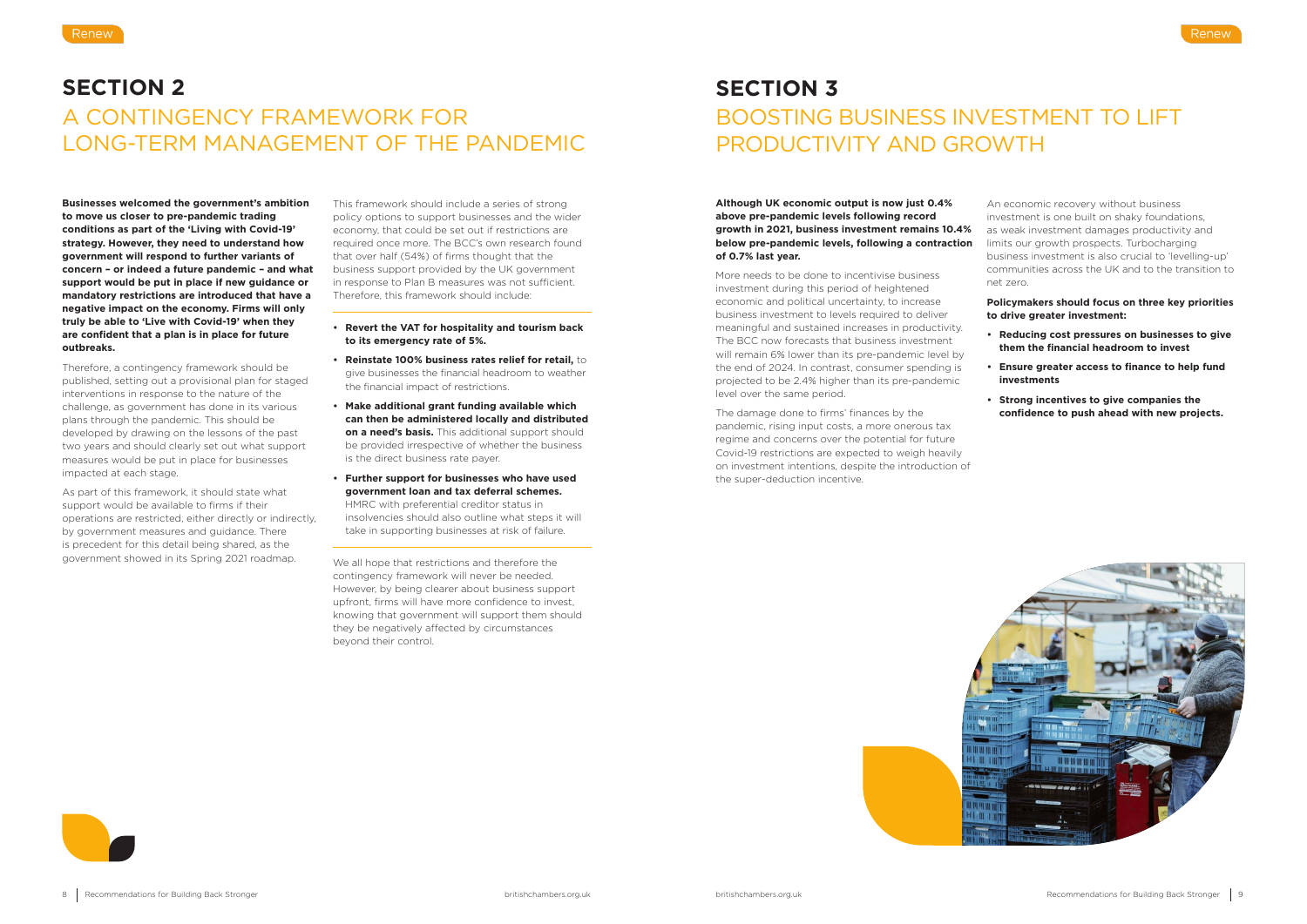Therefore, in addition to the moratorium on increasing business costs for the life of this parliament, as referenced in Section One, we propose the following interventions:

### **Boost funding to support the transition to net**

**zero** - the BCC's own survey found that the main barriers to preventing respondents from making their business more sustainable are high upfront adaptation costs and a lack of finance. Therefore, schemes that support SMEs making the transition to net zero by providing low cost loans and significant grant support are vital.

### **Further expand the British Business Bank's Regional**

**Introduce a new skills tax credit** to incentivise employers to invest in training for workers with no or low qualifications and help to revitalise employer-led training.

**Programmes** to enable it to continue to make a significant contribution to Britain's growth companies of the future, across all regions and nations of the UK.

> **Renew and enhance R&D tax credits, by increasing** investment to improve the claims process and expand the scope of eligible R&D expenditure to help increase innovation in key areas, including net zero.

**Extend the Recovery Loan Scheme (or an** 

**equivalent initiative) beyond June 2022** to ensure that businesses struggling to access finance get the support they need.



**Reaffirm commitment to ensure that the UK Shared Prosperity Fund matches receipts from the EU structural fund and also consider matching the funding element that often would have been found by local public sector,** to avoid damaging cliff edges in local projects that are vital to the government's levelling up strategy.

**Extend the super-deduction beyond 2023, or a commitment to providing generous capital allowances such as full expensing over the long-term,** to

provide a major incentive for firms and give them the confidence to push ahead with new projects.



"We need to be careful in spending as my fixed costs are increasing and I am trying to stay competitive."

**Small hospitality firm, Cumbria**

"Haven't got anything left to invest. Used most of company reserves to stay afloat."

**Small services firm, North East England**

"Uncertainty, we can't invest without having a better view of the future."

**Micro manufacturer, Black Country**

"Uncertainty due to Covid and Brexit means we are likely to delay any investment in our business until at least 2023."

**Micro services firm, West Cheshire and North Wales**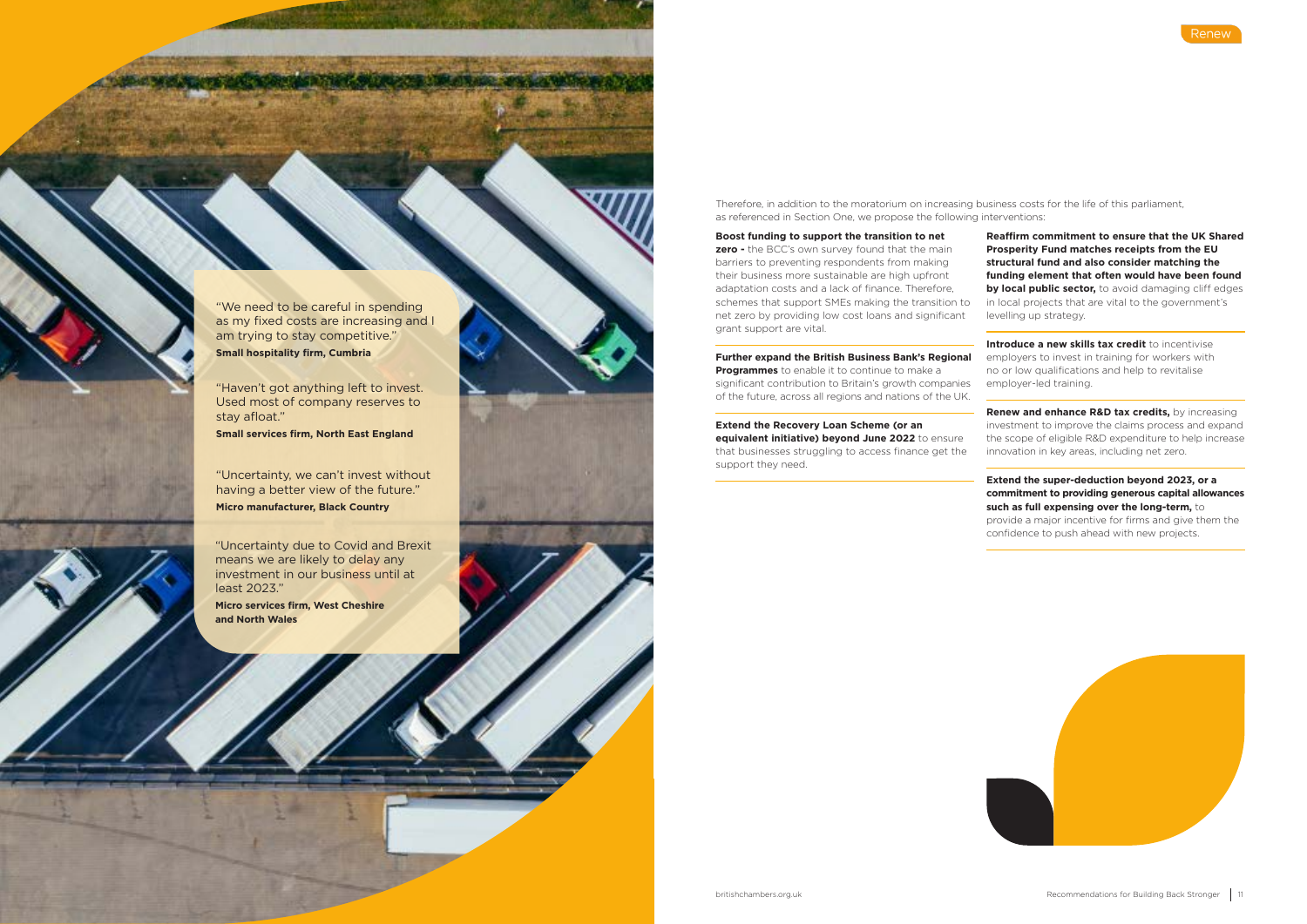## **SECTION 4** ADDRESS THE CHRONIC SKILLS SHORTAGES FACING BUSINESS

**The British Chambers of Commerce independent Workplace Training and**  Development Commission<sup>1</sup> found that in the years leading up to the Covid-19 **pandemic, businesses of all sizes and sectors were finding it increasingly difficult to access the skilled people they needed. However, since the pandemic, many firms have found the situation to have got worse. The BCC's latest Recruitment Outlook found that 4 out of 5 firms that attempted to recruit in Q4 2021 were facing significant difficulties in finding staff, with many firms citing major issues arising from lack of foreign nationals to recruit as well as disruption due to Covid-19.**



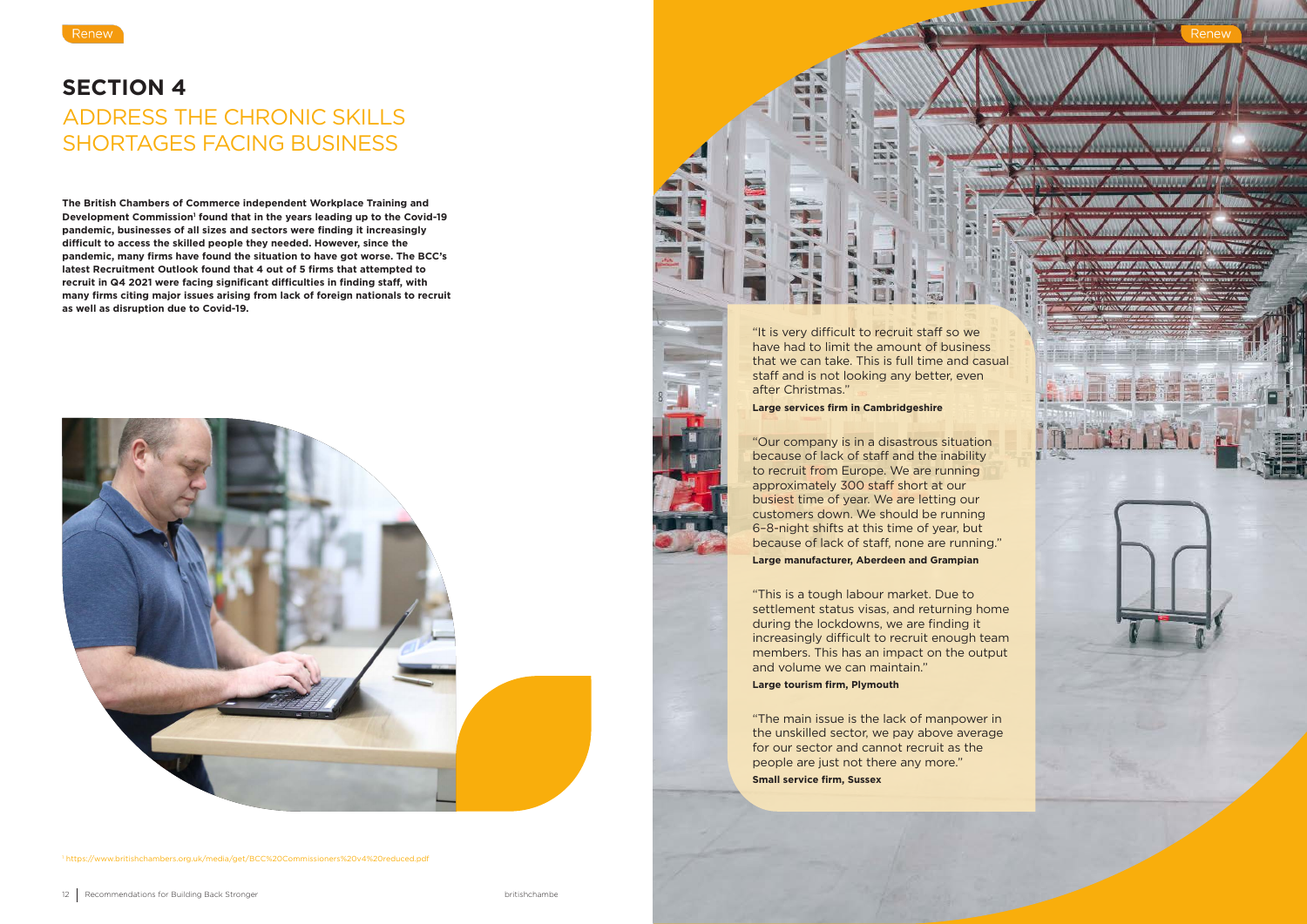Addressing the current challenges around skills now will mean more people are able to contribute to lifting business productivity, boosting overall economic growth and playing a crucial role in 'levelling up' communities across the UK and achieving the transition to net zero.

There are several key recommendations from the BCC's Workplace Training and Development Commission<sup>2</sup>, which detail measures to support the training and progression of all adults in the workplace. Key priorities for employers include:

### **Further expand rapid, bite-size flexible training**

– to ensure it becomes embedded in the adult education system to help business and individuals to quickly upskill people to keep pace with digitisation, automation, net zero and new opportunities in the workplace. Fund the roll out of skills bootcamps to all areas of the country and find ways to provide more access to accredited modular learning.

### **Invest more in technical education**

– to address growing skills shortages at levels 4 and 5, upskill and reskill adults in the workplace and boost business productivity. Secure long-term funding for T levels and extend the financial support for employers beyond 2022 to enable more industry placements.

**Invest in local skills planning** – support businesses to identify, articulate and meet workforce training needs. Roll out Local Skills Improvement Plans across England, enabling local areas to build upon best practice identified by the 2021/22 trailblazers.

**Reform the apprenticeship levy** – work with business to review how the apprenticeship levy can be developed into a more flexible fund to meet workforce training needs. Increase apprenticeship funding where necessary to ensure SMEs maintain access to apprenticeships at all skill levels.

In addition to the proposals from the commission, BCC also recommend the following:

**Ensure all young people understand the full range of high-quality technical and vocational routes to employment.** Schools must provide impartial careers advice, access to information and employer engagement.

**Simplify childcare funding by introducing a childcare budget for every family,** giving them the freedom to choose the right model for their individual circumstances and the support needed for parents to work.

**Support firms to develop diverse and inclusive workplaces** through greater uptake of flexible working practices, underpinned by universal access to digital infrastructure and affordable public transport services with flexible fares and ticketing that reflect modern working practices.

**Address the structural decline in labour supply caused by Brexit and Covid-19** by issuing temporary visas for lower skilled jobs where there is clear evidence of a damaging national shortage, and by expanding the Shortage Occupation List to help businesses access the skills they need when they can't recruit locally.

2 https://www.britishchambers.org.uk/media/get/Final%20WTDC%20Progress%20Report%20August%202020-Brand.pdf

Accredited Chambers of Commerce have been the 'first responders' to their business communities throughout the pandemic and have a deep understanding of what will make a difference to firms on the ground as they begin to rebuild their businesses. The recommendations within this report can help firms to harness the innovation and optimism of businesses to rebuild, renew and power the wider recovery.